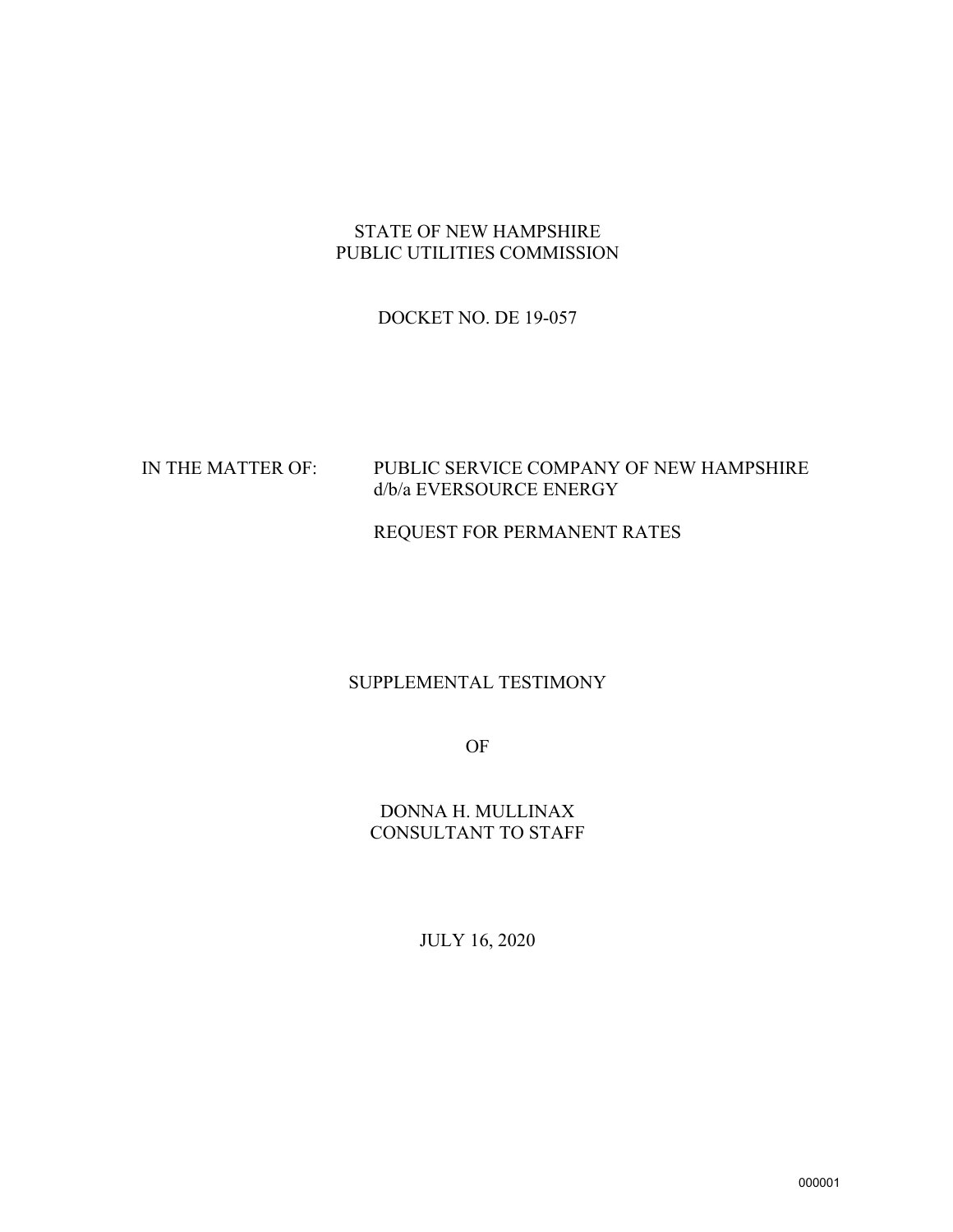#### **TABLE OF CONTENTS**

| Adjustment 2 Catch Up Meter Retirements and Conversion from Remaining Life to Whole |  |
|-------------------------------------------------------------------------------------|--|
|                                                                                     |  |
|                                                                                     |  |
|                                                                                     |  |
|                                                                                     |  |
|                                                                                     |  |
|                                                                                     |  |
|                                                                                     |  |

#### **LIST OF ATTACHMENTS**

|  | $DHM-S-1$ | Revenue Requirements Schedules |
|--|-----------|--------------------------------|
|--|-----------|--------------------------------|

- DHM-S-2 Rate Case DE 19-057 Final Audit Report, March 25, 2020
- DHM-S-3 DE 20-005 Eversource Response to Staff 1-043 and Excerpts from DE 20-005 Audit Report dated May 15, 2020, Audit Issue #5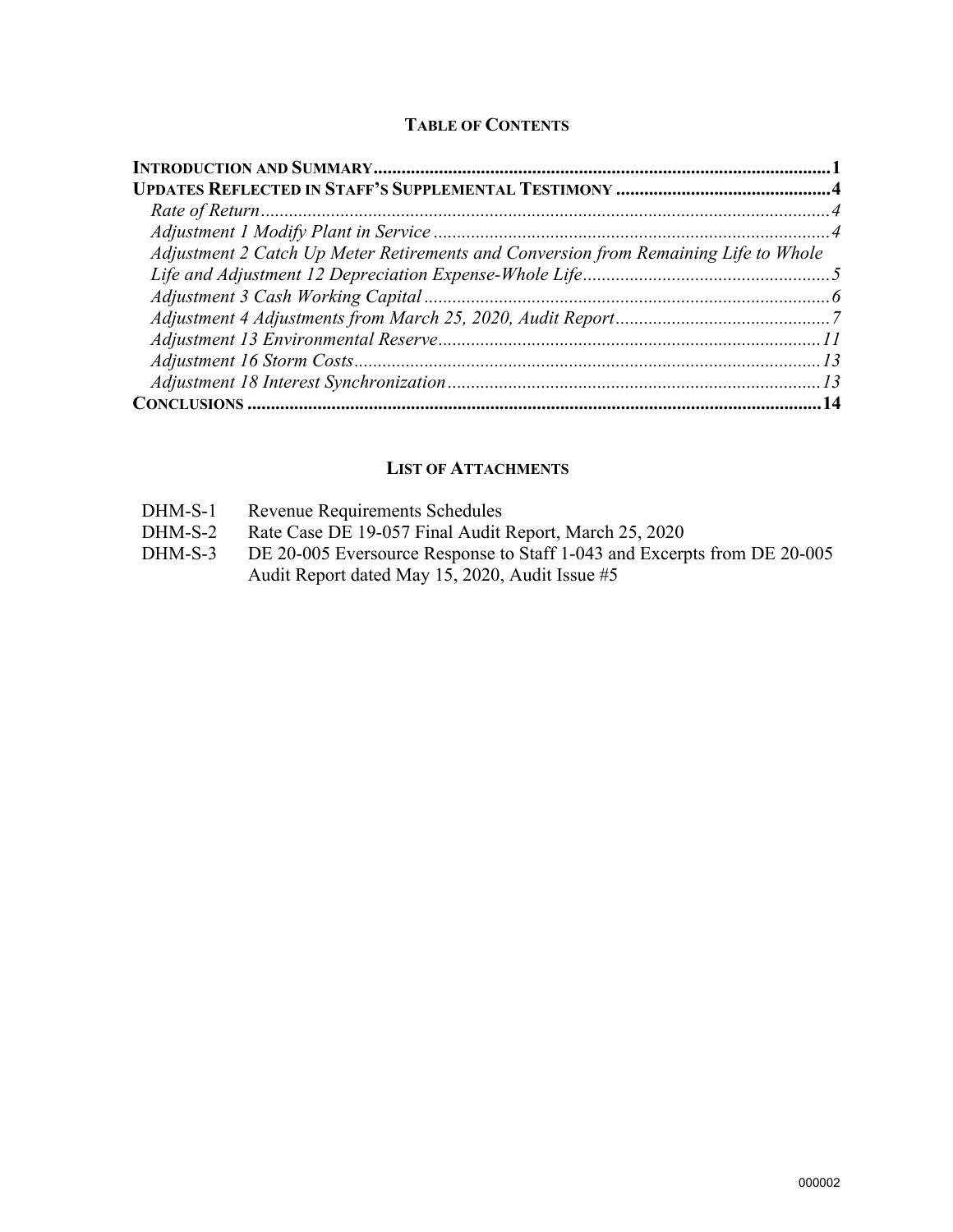# **Introduction and Summary**

| 2  | Q. | Please state your name by whom you are employed, and your business address.              |
|----|----|------------------------------------------------------------------------------------------|
| 3  | A. | My name is Donna Hubler Mullinax. I am a consultant to Staff. My employer is Blue        |
| 4  |    | Ridge Consulting Services, Inc. My business address is 114 Knightsridge Road, Travelers  |
| 5  |    | Rest, SC 29690.                                                                          |
| 6  |    |                                                                                          |
| 7  | Q. | Are you the same Mrs. Mullinax that filed Direct Testimony in this proceeding?           |
| 8  | A. | Yes.                                                                                     |
| 9  |    |                                                                                          |
| 10 | Q. | On whose behalf are you testifying?                                                      |
| 11 | A. | I am testifying on behalf of the Staff of the New Hampshire Public Utilities Commission  |
| 12 |    | ("Commission").                                                                          |
| 13 |    |                                                                                          |
| 14 | Q. | What is the purpose of your supplemental testimony in this proceeding?                   |
| 15 | A. | The purpose of my testimony is to present Staff's updated position regarding the revenue |
| 16 |    | requirements proposed by Public Service Company of New Hampshire, d/b/a Eversource       |
| 17 |    | Energy ("PSNH," "Eversource," or "Company") and to present the effect of Staff's         |
| 18 |    | recommended ratemaking adjustments on the Company's revenue deficiency.                  |
| 19 |    |                                                                                          |
| 20 | Q. | Please summarize your recommendations.                                                   |
| 21 | A. | The following table summarizes Staff's updated recommendations regarding revenue         |
| 22 |    | requirements.                                                                            |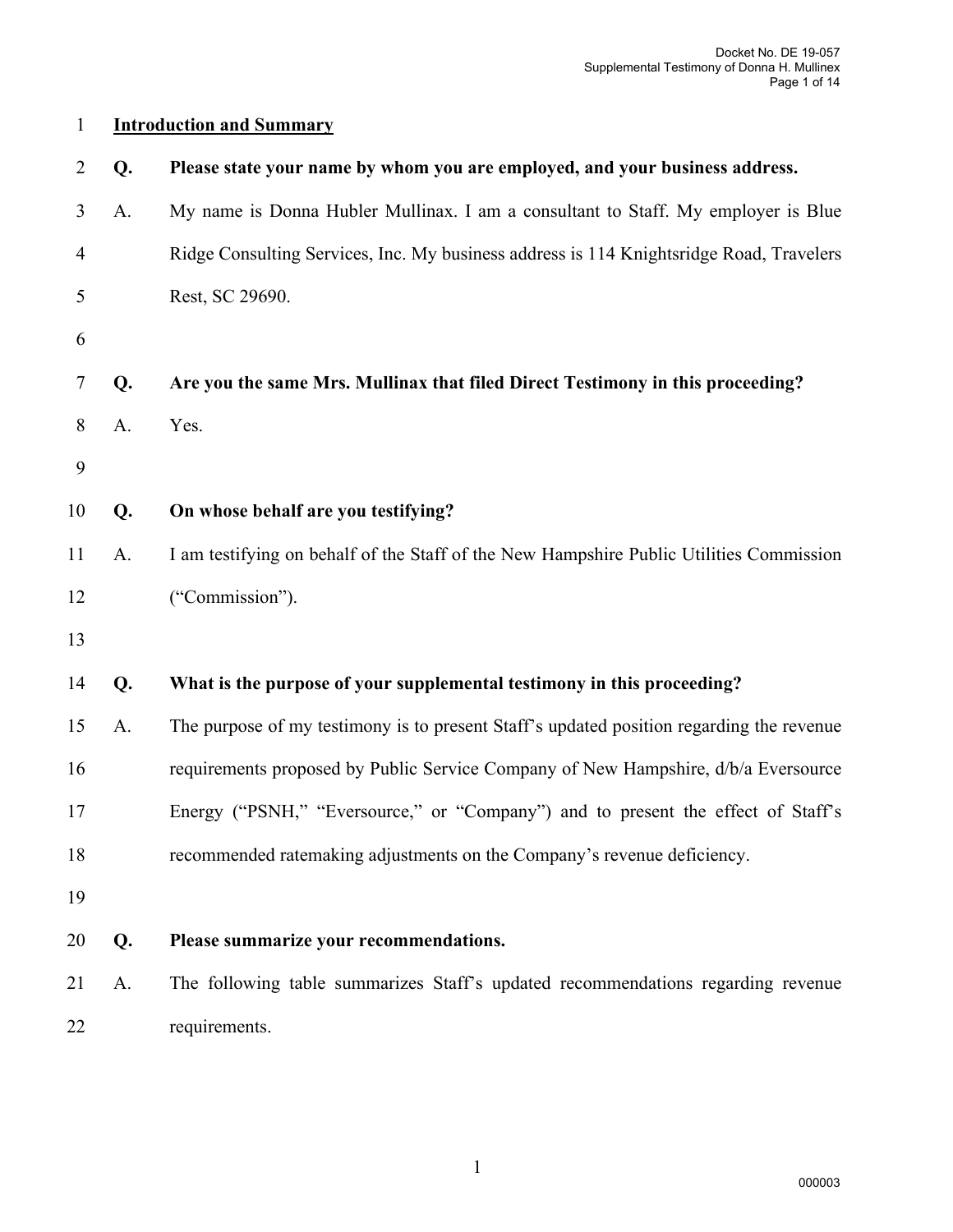#### 1 **Table 1: Summary of Staff's Updated Recommended Adjustments and the Effect on**

|                          |                                                                                        | <b>Staff's Supplemental Recommendations</b> |                  |              |                  |  |  |  |
|--------------------------|----------------------------------------------------------------------------------------|---------------------------------------------|------------------|--------------|------------------|--|--|--|
|                          | Staff's Recommended Rate of Return                                                     |                                             |                  |              | 6.47%            |  |  |  |
|                          | <b>Revenue Conversion Factor</b>                                                       |                                             |                  |              | 1.37142          |  |  |  |
|                          |                                                                                        |                                             | <b>Rate Base</b> | Operating    | <b>Revenue</b>   |  |  |  |
|                          |                                                                                        |                                             |                  | Income       | Deficiency       |  |  |  |
|                          | <b>Company Updated Proposal</b>                                                        |                                             | \$1,215,689,670  | \$42,423,178 | \$69,254,451     |  |  |  |
| Adjustment 1             | Modify Plant in Service-Revised                                                        | \$                                          | (46, 116, 345)   | \$1,171,595  | (5,697,184)<br>S |  |  |  |
| Adjustment 2             | Catch Up Meter Retirements and Conversion<br>from Remaining Life to Whole Life-Revised |                                             | (843,000)        | (2,618,033)  | 3,515,657        |  |  |  |
| Adjustment 3             | Cash Working Capital-Revised                                                           |                                             | 2,747,482        |              | 243,696          |  |  |  |
| Adjustment 4             | Adjustments from March 25, 2020, Audit Report-New                                      |                                             |                  | 116,749      | (160, 112)       |  |  |  |
| Adjustment 5             | Payroll                                                                                |                                             |                  | 300,389      | (411,960)        |  |  |  |
| Adjustment 6             | Incentive Compensation                                                                 |                                             |                  | 2,929,117    | (4,017,056)      |  |  |  |
| Adjustment 7             | Severance                                                                              |                                             |                  | 21,741       | (29, 816)        |  |  |  |
| Adjustment 8             | Remove SERP                                                                            |                                             |                  | 557,761      | (764, 926)       |  |  |  |
| Adjustment 9             | Sharing of D&O Liability Insurance                                                     |                                             |                  | 25,624       | (35, 141)        |  |  |  |
|                          | Adjustment 10 Vegetation Management                                                    |                                             |                  | 9,999,650    | (13,713,743)     |  |  |  |
|                          | Adjustment 11 Remove Amortization of Merger Cost to Achieve                            |                                             |                  | 662,830      | (909, 020)       |  |  |  |
|                          | Adjustment 12 Depreciation Expense-Whole Life-Revised                                  |                                             |                  |              |                  |  |  |  |
|                          | Adjustment 13 Environmental Reserve-Revised                                            |                                             |                  | 556,887      | (763, 728)       |  |  |  |
|                          | Adjustment 14 Enterprise IT Expense                                                    |                                             |                  | 1,009,741    | (1,384,781)      |  |  |  |
| Adjustment 15 Healthcare |                                                                                        |                                             |                  | 214,600      | (294, 307)       |  |  |  |
|                          | Adjustment 16 Storm Costs-Revised                                                      |                                             |                  | (2,916,680)  | 4,000,000        |  |  |  |
|                          | Adjustment 17 New Start Arrearage Forgiveness                                          |                                             | 1,700,000        | (861, 877)   | 1,332,784        |  |  |  |
|                          | Adjustment 18 Interest Synchronization-Revised                                         |                                             |                  | (486,960)    | 667,828          |  |  |  |
|                          | Uncollectble Adjustment                                                                |                                             |                  |              | (246, 905)       |  |  |  |
|                          | Impact of Staff's Recommended Cost of Capital                                          |                                             |                  |              | (19, 153, 068)   |  |  |  |
|                          | <b>Staff Recommend Adjustments</b>                                                     | \$                                          | (42, 511, 863)   | \$10,683,133 | \$ (37,821,782)  |  |  |  |
|                          | <b>Staff Recommended Totals</b>                                                        |                                             | \$1,173,177,808  | \$53,106,311 | \$31,432,669     |  |  |  |

# 2 **Rate Base, Operating Income, and Revenue Deficiency**

4

3

# 5 **Q. What revenue increase does Staff recommend?**

6 A. Staff recommends a base rate increase of no more than \$31,432,669. The following table

#### 7 shows the Company's updated revenue requirement request and Staff's recommendation.

#### 8 **Table 2: Staff's Updated Recommended Revenue Requirement**

|   |                                        | <b>Revised</b> | As Filed       | <b>Difference</b> |
|---|----------------------------------------|----------------|----------------|-------------------|
|   | Company's Updated Revenue Deficiency   | 69.254.451     | \$69.254.451   |                   |
|   | Staff's Recommended Adjustment         | (37,821,782)   | (44, 875, 910) |                   |
| 9 | Staff's Recommended Revenue Deficiency | 31.432.669     | \$24,378,542   | 054.128.          |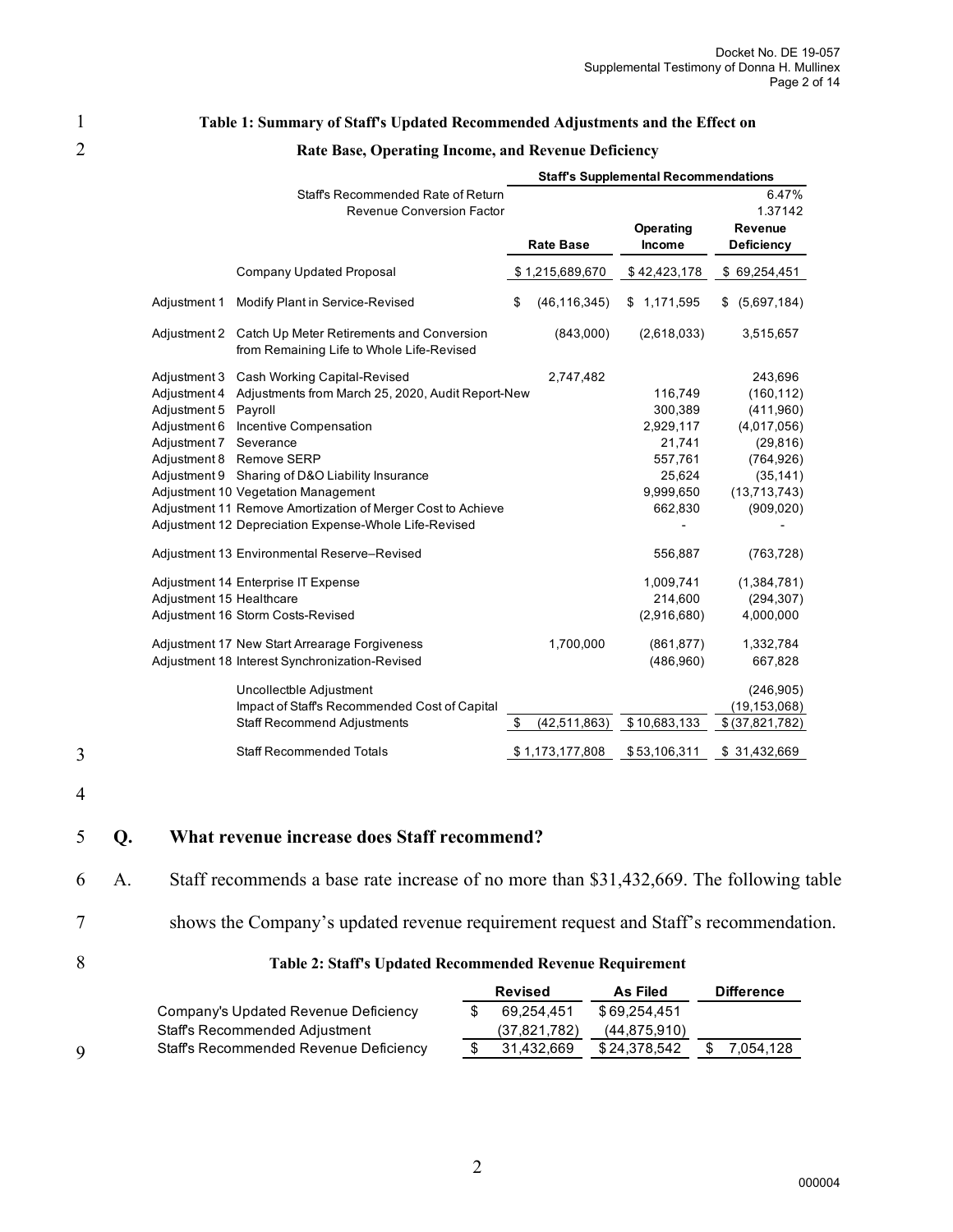| $\mathbf{1}$   | Q. | Are you presenting any exhibits in connection with your supplemental testimony in     |
|----------------|----|---------------------------------------------------------------------------------------|
| $\overline{2}$ |    | this proceeding?                                                                      |
| 3              | A. | Yes. Attachment DHM-S-1, includes Staff's updated revenue requirement schedules, and  |
| 4              |    | Attachments DHM-S-2 through DHM-S-3 are copies of selected documents that are         |
| 5              |    | referenced in my testimony.                                                           |
| 6              |    |                                                                                       |
| 7              | Q. | How are Staff's revenue requirement schedules organized?                              |
| 8              | A. | The schedules are organized consistent with my Direct Testimony.                      |
| 9<br>10        | Q. | What schedules have been updated?                                                     |
|                |    |                                                                                       |
| 11             |    | Schedule 1 Summary Comparison of Computation of Revenue Requirement and               |
| 12             |    | Revenue Deficiency—The schedule was updated to add Staff's Supplemental               |
| 13             |    | Position.                                                                             |
| 14             |    | Schedule 1.1 Revenue Requirements and Revenue Deficiency with Staff's<br>٠            |
| 15             |    | Recommended Adjustments—This schedule was updated to reflect the change in the        |
| 16             |    | weighted cost of capital and the flow-through of Staff's recommended adjustments to   |
| 17             |    | rate base and operating income, including those that are updated in this testimony.   |
| 18             |    | Schedule 2 Rate of Return Calculation and Schedule 2.1 Impact of Staff's              |
| 19             |    | Recommended Rate of Return on Company's Revenue Deficiency—This schedule              |
| 20             |    | was updated to reflect the updated capital structure and cost of capital based on the |
| 21             |    | recommendation of Staff witness J. Randall Woolridge.                                 |
| 22             |    | Schedule 3 Ratemaking Adjustments—This summary schedule reflects Staff's              |
| 23             |    | updated recommended adjustments to rate base and operating income.                    |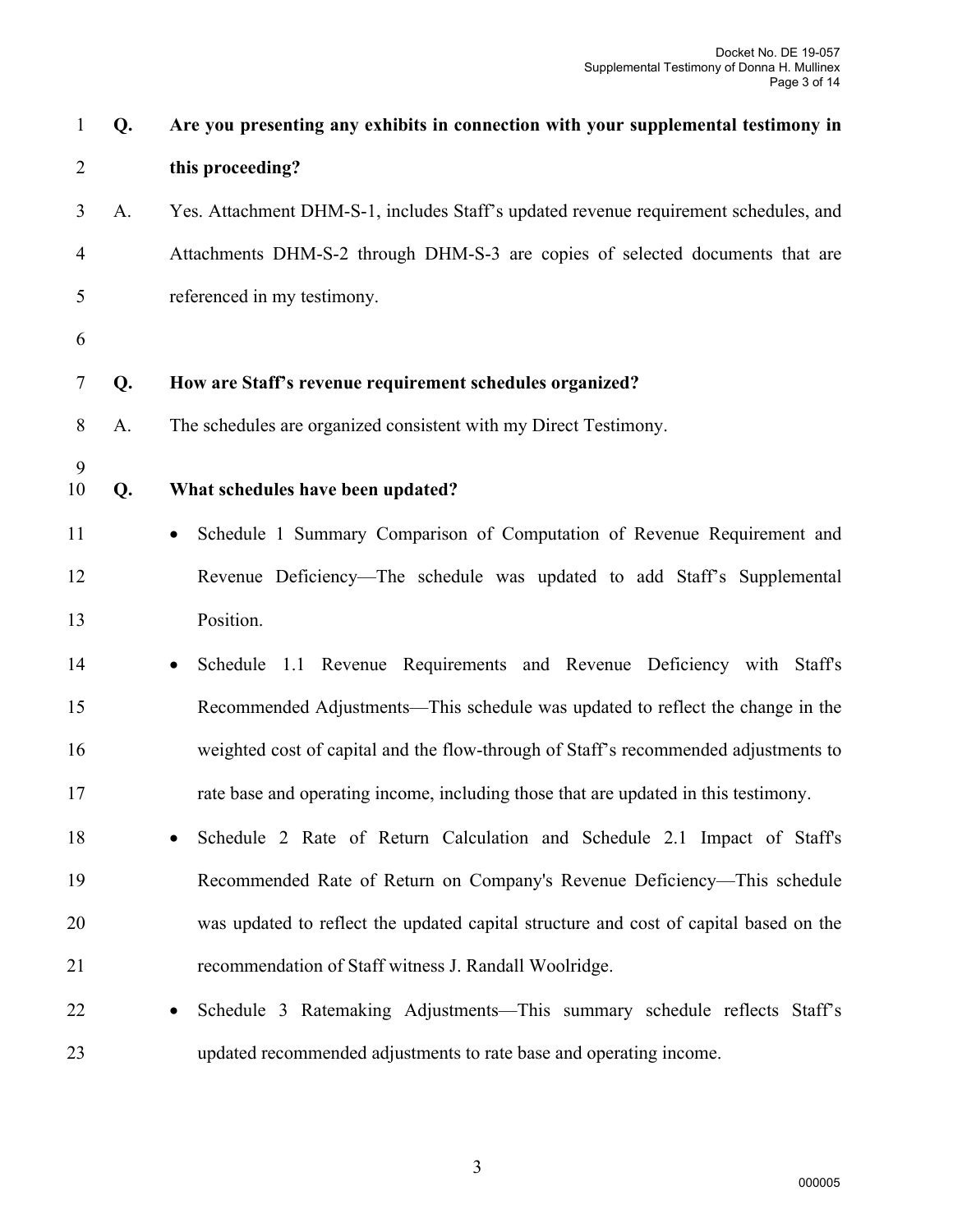| $\mathbf{1}$   |    | The following individual schedules that support Staff's updated adjustments have           |
|----------------|----|--------------------------------------------------------------------------------------------|
| $\overline{2}$ |    | been adjusted. The specific updates are discussed later in my testimony.                   |
| 3              |    | Schedule 3.1 Modify Plant in Service-Revised<br>$\circ$                                    |
| $\overline{4}$ |    | Schedule 3.2 Catch Up Meter Retirements and Conversion from Remaining<br>$\circ$           |
| 5              |    | Life to Whole Life-Revised                                                                 |
| 6              |    | Schedule 3.3 Cash Working Capital-Revised<br>O                                             |
| 7              |    | Schedule 3.4 Adjustments from March 25, 2020, Audit Report-New<br>$\circ$                  |
| 8              |    | Schedule 3.12 Depreciation Expense-Whole Life-Revised—This adjustment<br>$\circ$           |
| 9              |    | was consolidated with the adjustment presented on Schedule 3.2.                            |
| 10             |    | Schedule 3.13 Environmental Reserve-Revised<br>$\circ$                                     |
| 11             |    | Schedule 3.16 Storm Costs-Revised<br>$\circ$                                               |
| 12             |    | Schedule 3.18 Interest Synchronization-Revised<br>$\circ$                                  |
| 13             |    |                                                                                            |
| 14             |    | <b>Updates Reflected in Staff's Supplemental Testimony</b>                                 |
| 15             |    | <b>Rate of Return</b>                                                                      |
| 16             | Q. | Please explain the revision to rate of return.                                             |
| 17             | A. | The rate of return used in Staff's revenue requirements was revised to reflect the updated |
| 18             |    | return on equity supported by Staff witness J. Randall Woolridge.                          |
| 19             |    |                                                                                            |
| 20             |    | <b>Adjustment 1 Modify Plant in Service</b>                                                |
| 21             | Q. | Please explain the update to Modify Plant in Service.                                      |
| 22             | A. | Plant in Service was updated to reflect the revisions supported in Staff witness Jay       |
| 23             |    | Dudley's updated testimony. Since Mr. Dudley is recommending excluding plant that          |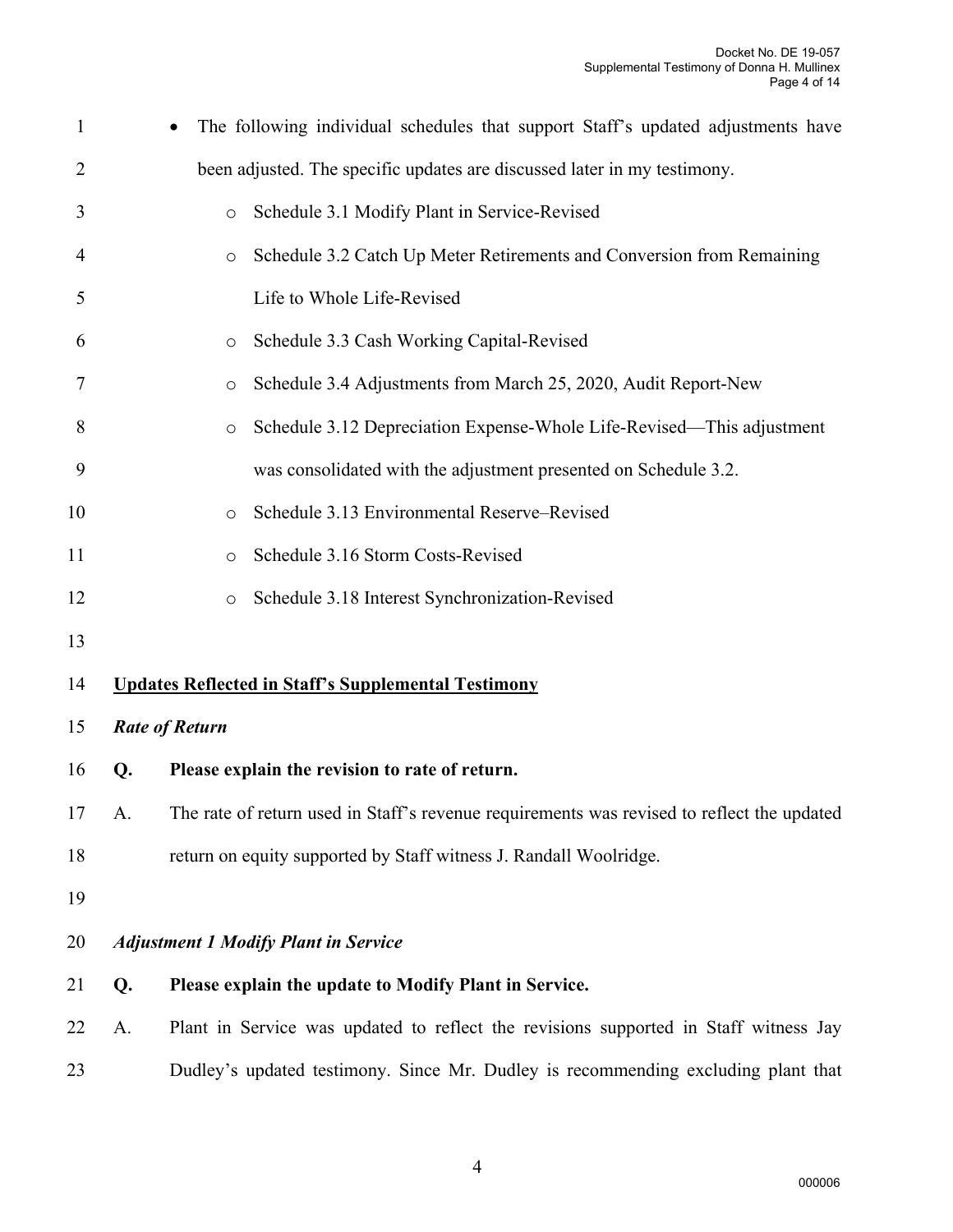| $\mathbf{1}$   |    | was placed in service in 2015, 2016, 2017, and 2018, I refined the calculation for the           |
|----------------|----|--------------------------------------------------------------------------------------------------|
| $\overline{2}$ |    | accumulated depreciation to consider the year the plant was placed in service. The effect        |
| 3              |    | of these adjustments to gross plant, including its corresponding impact on accumulated           |
| $\overline{4}$ |    | depreciation, <i>reduces</i> rate base by \$46,116,345. The adjustments to Plant in Service also |
| 5              |    | <i>reduce</i> depreciation expense by \$1,606,752, which <i>increases</i> Operating Income by    |
| 6              |    | \$1,171,595. Staff's recommended adjustment is presented on Schedule 3.1.                        |
| $\tau$         |    |                                                                                                  |
| 8              |    | Adjustment 2 Catch-Up Meter Retirements and Conversion from Remaining Life to Whole              |
| 9              |    | Life and Adjustment 12 Depreciation Expense-Whole Life                                           |
| 10             | Q. | Please explain the update the Catch Up Meter Retirements and Conversion from                     |
| 11             |    | <b>Remaining Life to Whole Life.</b>                                                             |
| 12             | A. | As discussed in my Direct Testimony, during discovery (and also identified during the            |
| 13             |    | Audit in Issue #5 discussed later), the Company found that the plant balance for Account         |
| 14             |    | 370–Meters was misstated. Due to an issue with the Company's plant accounting system             |
| 15             |    | (PowerPlan), retirements were not being recorded timely. As a result, the Company found          |
| 16             |    | that \$14,327,816 in meter assets had to be caught up. This issue affects various                |
| 17             |    | components of the Company's revenue requirements, including the Company's proposed               |
| 18             |    | depreciation accrual rates (under both the remaining life and whole life methodologies),         |
| 19             |    | the plant balance recorded in account 370, and the accumulated deferred income taxes.            |
| 20             |    | The Company did not update its revenue requirements and, in my Direct Testimony, I               |
| 21             |    | reflected Staff's preliminary numbers in its revenue requirement so that the potential           |
| 22             |    | effect of the catch-up meter retirements could be considered. This adjustment was                |
| 23             |    | reflected in Staff's original Adjustment 2.                                                      |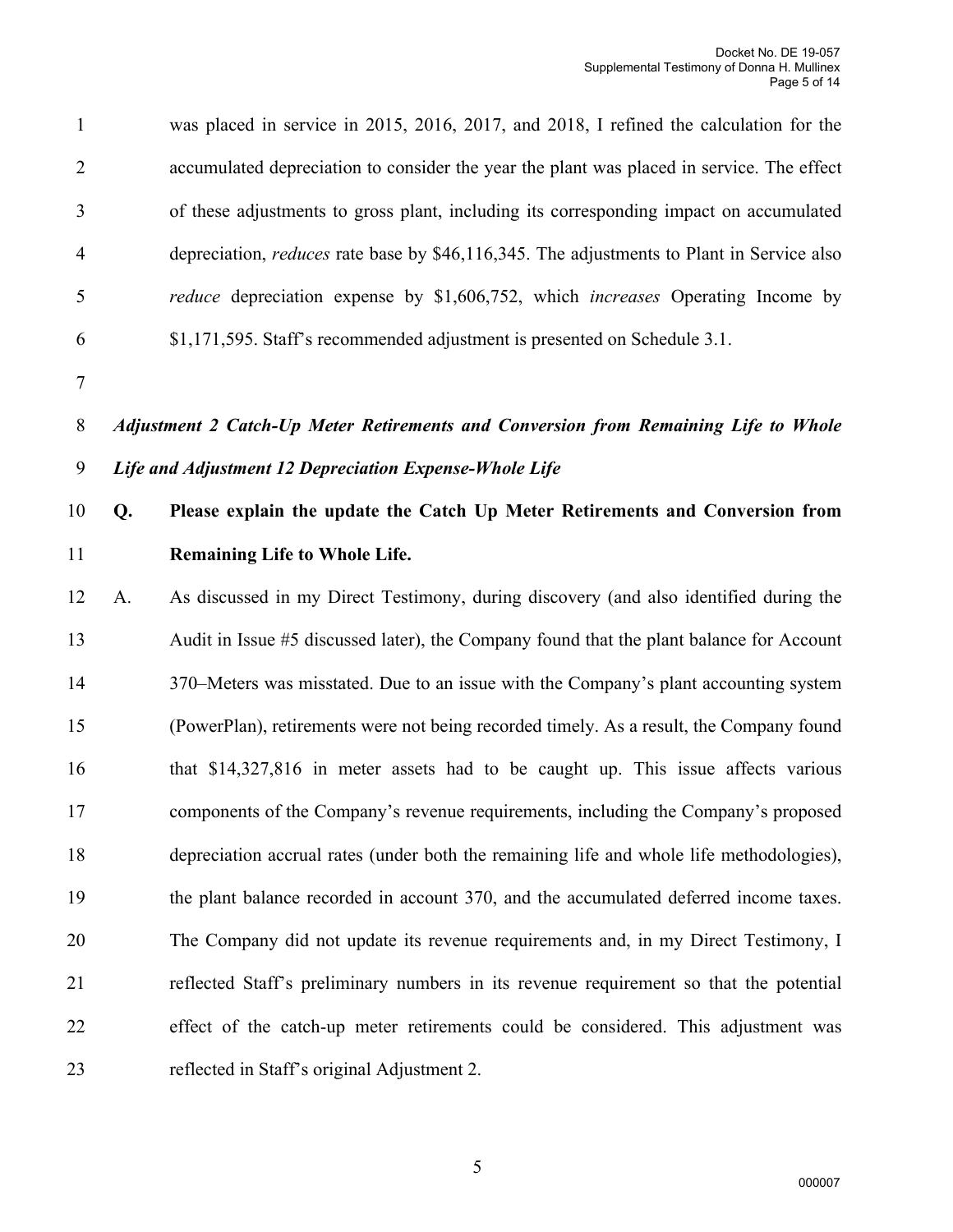| $\mathbf{1}$   |    | In my Direct Testimony, Staff also addressed the issue regarding the Company's                   |
|----------------|----|--------------------------------------------------------------------------------------------------|
| 2              |    | use of an unapproved depreciation methodology (Remaining Life) and changed the                   |
| 3              |    | Company's depreciation accrual rates to use the long-standing precedent of Whole Life.           |
| $\overline{4}$ |    | This adjustment was reflected in Staff's original Adjustment 12.                                 |
| 5              |    | The Company's rebuttal pointed out that Staff's adjustments incorporated only the                |
| 6              |    | incremental change attributable to the second batch of catch-up retirements and provided         |
| 7              |    | corrected calculations. <sup>1</sup> Staff reviewed the information provided and agrees with the |
| 8              |    | revision.                                                                                        |
| 9              |    | To reflect the update for both the meter retirements and the change in depreciation              |
| 10             |    | methodology to allow for easier reconciliation, Adjustment 12 was combined with                  |
| 11             |    | Adjustment 2. As shown on Schedule 3.2, the combined adjustment reduces rate base by             |
| 12             |    | \$843,000. The adjustment <i>reduces</i> Operating Income by \$2,618,033.                        |
| 13             |    |                                                                                                  |
| 14             |    | <b>Adjustment 3 Cash Working Capital</b>                                                         |
| 15             | Q. | Please explain the update to Cash Working Capital.                                               |
| 16             | A. | Since Cash Working Capital is calculated based on lead and lag days that are applied to          |
| 17             |    | each component of cost of service, Staff's adjustment to Cash Working Capital was                |
| 18             |    | updated to reflect the update of Staff's other updated adjustments. As shown on Schedule         |
| 19             |    | 3.3, Staff's adjustment to Cash Working Capital increases rate base by \$2,747,482.              |
| 20             |    |                                                                                                  |

<sup>&</sup>lt;sup>1</sup> Rebuttal Testimony of Douglas P. Horton and Troy M. Dixon, page 10, lines 6–12 (Bates 000040).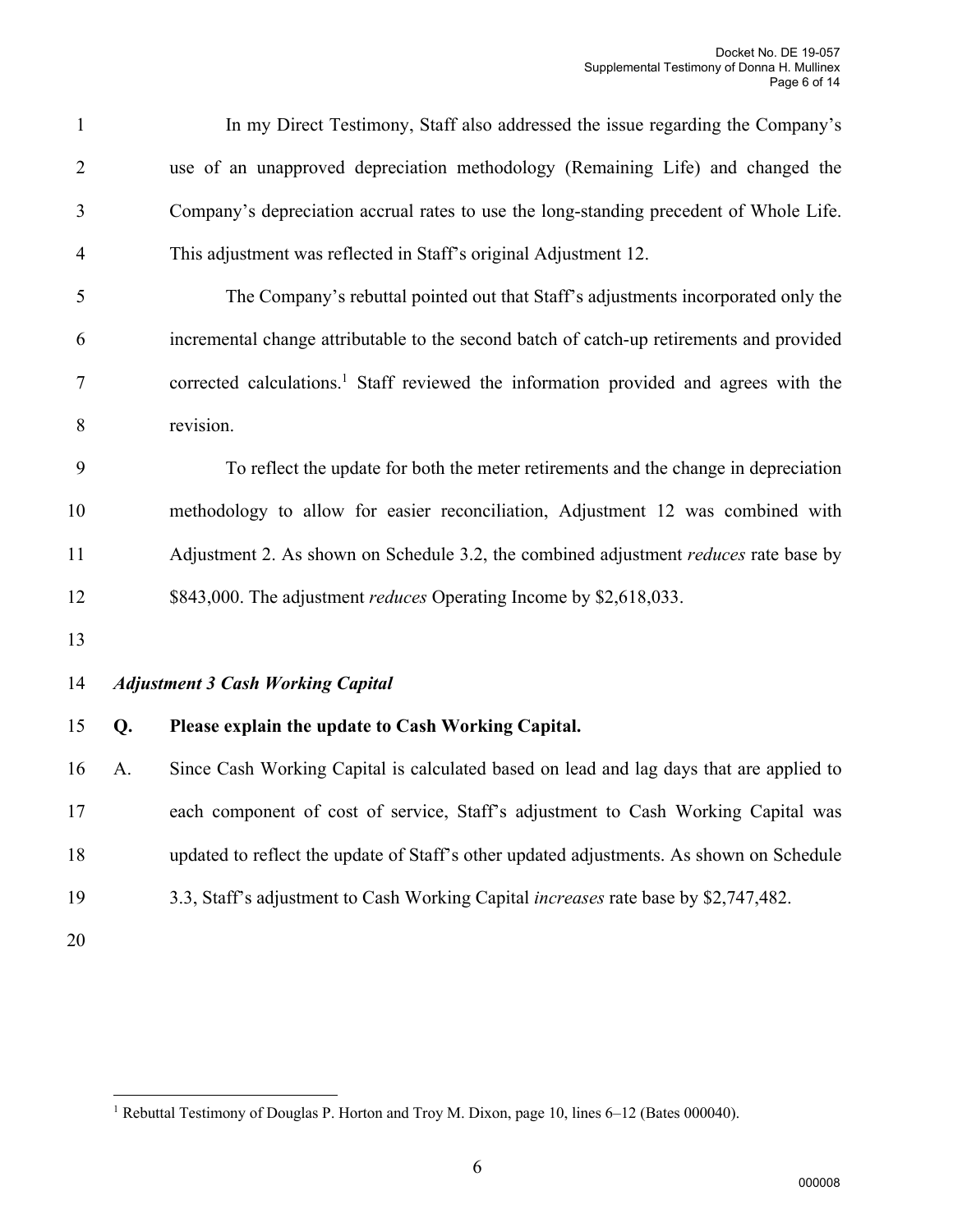*Adjustment 4 Adjustments from March 25, 2020, Audit Report* 

- **Q. Please provide the update regarding Audit Issues.**  A. The Original Schedule 3.4 (Adjustment 4) in my Direct Testimony was a placeholder pending completion of Staff's audit. This schedule has been updated to reflect the findings in Staff' March 25, 2020, Audit Report that have an effect on revenue requirements. Staff's Audit Report is provided as Attachment DHM-S-2. **Q. What specific audit findings are reflected within Staff's updated revenue requirements?**  A. Staff's updated revenue requirement reflects the following audit findings: 11 • Audit Issue #2 Wrong Depreciation Method—The audit found that the Company used the remaining-life depreciation method that has not been approved by the Commission. The Audit Report stated that the Company should have used the Whole Life method in conformance with N.H. Code Admin Rules PUC 308.08 and Form E-25E to calculate depreciation expense.<sup>2</sup> This audit finding was originally reflected in Adjustment 12 in Direct Testimony. As discussed earlier, Adjustment 12 has been combined with Adjustment 2 related to meter retirements to help understand and reconcile the full effect on depreciation.
- Audit Issue #5 Retirements in a Timely Manner—In February 2018, the Company retired \$23.9 million of meters in account 370. Due to an issue with PowerPlan, the 2014–2017 retirements had not been done timely.<sup>3</sup> The delay in retirement had an

Rate Case DE 19-057 Final Audit Report, March 25, 2020, pages 133–134.

<sup>&</sup>lt;sup>3</sup> Rate Case DE 19-057 Final Audit Report, March 25, 2020, page 139.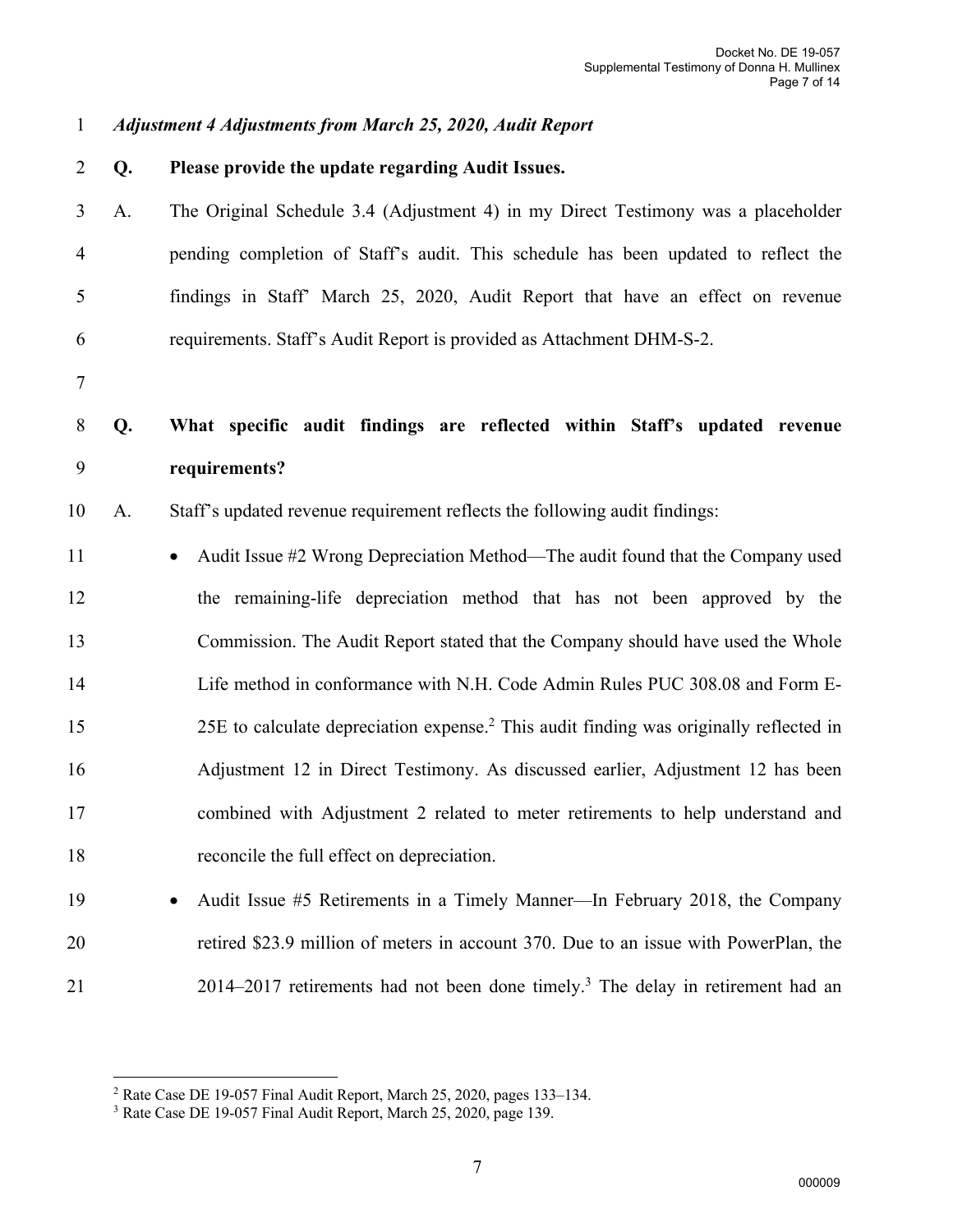| $\mathbf{1}$   | effect on the depreciation accrual rates. The effect of the meter retirements on                                                                                                                                                                                                                                                                                                                                                                                                                                                                                                                                                                                                                                                                                                                               |
|----------------|----------------------------------------------------------------------------------------------------------------------------------------------------------------------------------------------------------------------------------------------------------------------------------------------------------------------------------------------------------------------------------------------------------------------------------------------------------------------------------------------------------------------------------------------------------------------------------------------------------------------------------------------------------------------------------------------------------------------------------------------------------------------------------------------------------------|
| $\overline{2}$ | revenue requirements is recognized in Adjustment 2.                                                                                                                                                                                                                                                                                                                                                                                                                                                                                                                                                                                                                                                                                                                                                            |
| 3              | Audit Issue #6 Artwork/Murals—The Company stated that due to the relatively small                                                                                                                                                                                                                                                                                                                                                                                                                                                                                                                                                                                                                                                                                                                              |
| $\overline{4}$ | dollar amount and for purposes of closure to the audit process, it agreed to remove the                                                                                                                                                                                                                                                                                                                                                                                                                                                                                                                                                                                                                                                                                                                        |
| 5              | \$14,824 in artwork/murals in the employee lunch room at Eversource Energy Park in                                                                                                                                                                                                                                                                                                                                                                                                                                                                                                                                                                                                                                                                                                                             |
| 6              | Manchester. <sup>4</sup> The removal of these costs is reflected in Adjustment 4.                                                                                                                                                                                                                                                                                                                                                                                                                                                                                                                                                                                                                                                                                                                              |
| 7              | Audit Issue #8 Expenses to be Booked Below the Line—The audit found that the                                                                                                                                                                                                                                                                                                                                                                                                                                                                                                                                                                                                                                                                                                                                   |
| 8              | following expenses should be booked below the line. The removal of these costs from                                                                                                                                                                                                                                                                                                                                                                                                                                                                                                                                                                                                                                                                                                                            |
| 9              | the Company's revenue requirement is reflected in Adjustment 4.                                                                                                                                                                                                                                                                                                                                                                                                                                                                                                                                                                                                                                                                                                                                                |
| 10             | Table 3: Audit Issue #8–Expenses to be Booked Below the Line                                                                                                                                                                                                                                                                                                                                                                                                                                                                                                                                                                                                                                                                                                                                                   |
| 11             | Audit Issue #8-Expenses to be Booked Below the Line<br>Account 580000 includes \$2,650 for holiday breakfasts.<br>\$<br>2,650<br>Account 588000 includes \$1,852 for dashboard sticky pads.<br>1,852<br>Account 588152 includes \$18,935 for physical therapy services.<br>18,935<br>Account 908000 includes \$10,144 in Community Programs - Sponsorship<br>10,144<br>Account 921000 includes \$3,909 in event sponsorships.<br>3,909<br>7,555<br>Account 923000 included \$7,555 for jackets.<br>Account 926000 includes \$17,559 in employee service awards.<br>17,559<br>Account 930200 includes \$5,000 for a gala sponsorship.<br>5,000<br>Account 930200 Includes \$40,050 in chamber of commerce memberships<br>40,050<br>Subtotal Audit Issue 8-Expenses to be Booked Below the Line<br>\$<br>107,654 |
| 12             | Audit Issue #10 State Education Tax—The audit found that the Company included                                                                                                                                                                                                                                                                                                                                                                                                                                                                                                                                                                                                                                                                                                                                  |
| 13             | State Education Tax within the property tax expenses. Utilities are not to pay the                                                                                                                                                                                                                                                                                                                                                                                                                                                                                                                                                                                                                                                                                                                             |
| 14             | Statewide Education Tax as part of the municipal property taxes but rather through                                                                                                                                                                                                                                                                                                                                                                                                                                                                                                                                                                                                                                                                                                                             |
| 15             | the annual invoice and remittance to the State of NH Department of Revenue. The                                                                                                                                                                                                                                                                                                                                                                                                                                                                                                                                                                                                                                                                                                                                |
| 16             | Company should remove \$29,909 from Filing Schedule EHC/TMD-31. <sup>5</sup> The removal                                                                                                                                                                                                                                                                                                                                                                                                                                                                                                                                                                                                                                                                                                                       |
| 17             | of these costs is reflected in Adjustment 4.                                                                                                                                                                                                                                                                                                                                                                                                                                                                                                                                                                                                                                                                                                                                                                   |

8

<sup>&</sup>lt;sup>4</sup> Rate Case DE 19-057 Final Audit Report, March 25, 2020, page 140.

<sup>&</sup>lt;sup>5</sup> Rate Case DE 19-057 Final Audit Report, March 25, 2020, pages 148-149.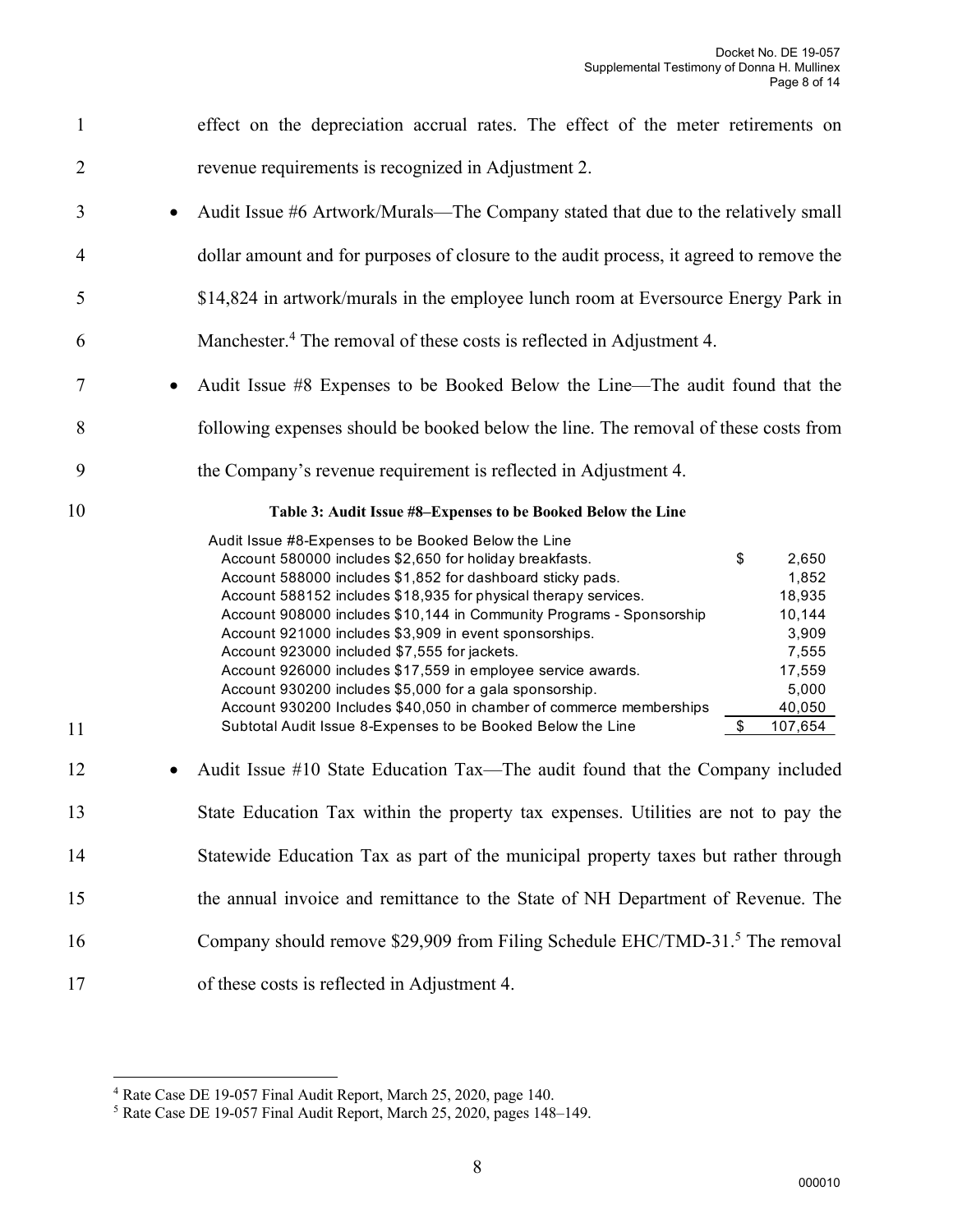• Audit Issue #12 Operations and Maintenance Expenses—This audit issue had four findings. Staff has comments on three of those findings.

## **Q. What is Staff's comments regarding the first finding in Audit Issue #12.**

 A. During the audit of DE 20-005 (Audit of Divestiture-Related Costs), it was found that a portion of the \$5.5 million of Stranded O&M costs should be refunded back to Distribution, Transmission, and other affiliates. The allocated amount to be refunded PSNH Distribution is \$362,504. As a result of the refund not being recorded, the audit 9 found that the O&M expenses were overstated by \$362,504.<sup>6</sup> However, Staff does not recommend an adjustment in this proceeding. The refund reflects a non-recurring item and would understate expenses during the rate effective period.

 In response to Data Response Staff 1-043 in Docket No. DE 20-005 (Exhibit DHM-S-3), the Company stated, "Upon approval of recovery of the \$5,459,403 stranded A&G expenses, PSNH will record a payment to the Affiliated companies that absorbed the costs for the \$5,459403 liability currently on the books."<sup>7</sup> Staff will address any 16 concerns regarding the \$5.5 million of stranded O&M costs in DE 20-005.

#### **Q. Please discuss the second finding in Audit Issue #12.**

 A. During its review of Account 583, the audit found a memo that stated that rent for the Bradford, NH location has not been paid since August 2017. A payment of \$20,131 was made to make the account current. The 2017 monthly rent was \$1,545. The audit 22 recommends removing a total of \$7,725 for the five months from 2017 that were paid in

Rate Case DE 19-057 Final Audit Report, March 25, 2020, pages 89 and 151.

DE 20-005 Eversource Response to Staff 1-043 (Attachment DHM-S-3).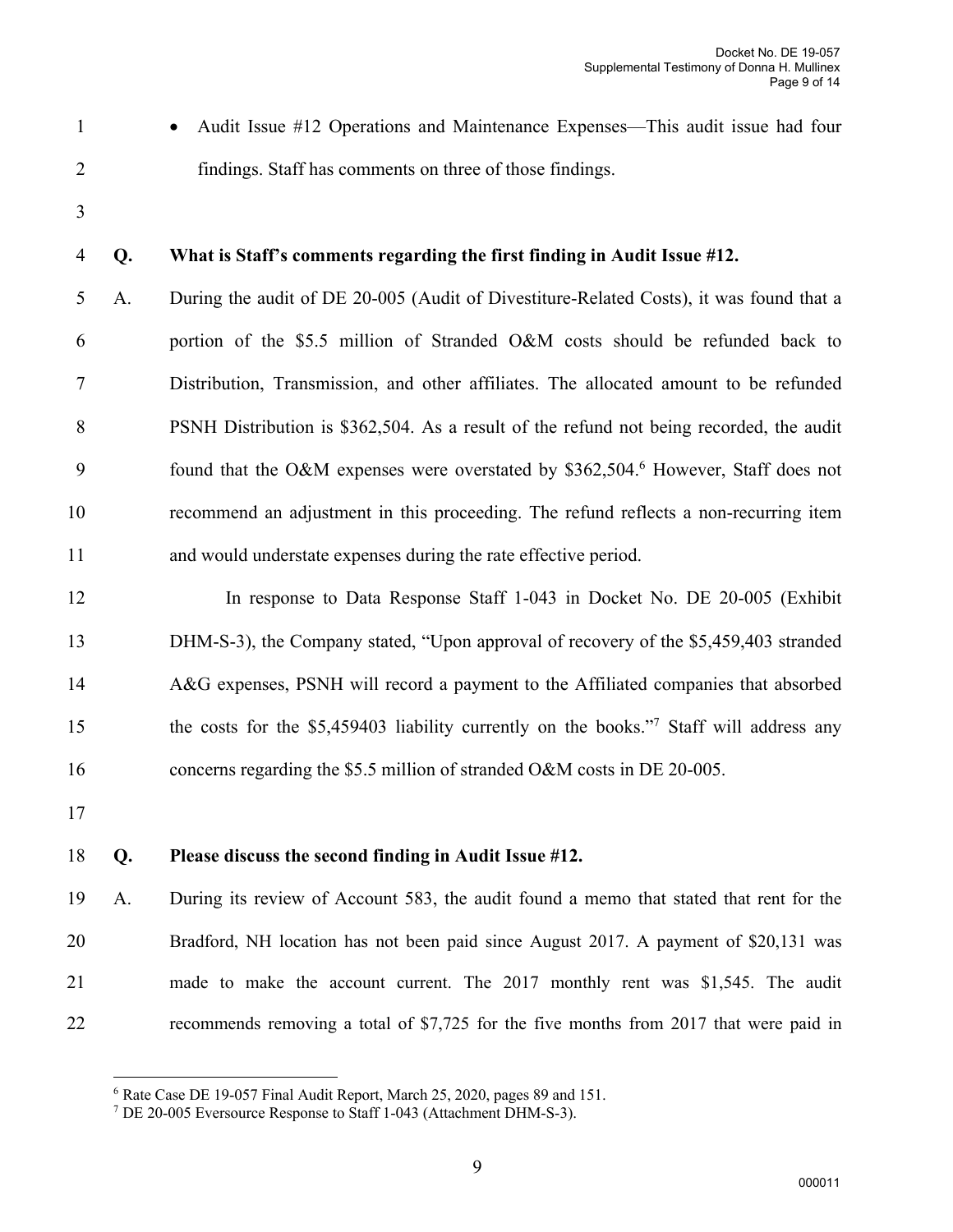2018<sup>8</sup>. These expenses were outside the test year. The Company agreed in its response to 2 the audit's finding. Thus, \$7,725 has been removed in Adjustment 4.

3

#### 4 **Q. Please discuss the final finding in Audit Issue #12.**

 A. The audit found that Enterprise IT Expenses posted to accounts 930RAX and 930300 for \$781,844 were based on factors that included return on equity calculated at the Service Company level. These Enterprise IT Service Company costs with a return were allocated 8 to affiliates as expenses.<sup>9</sup> The information provided shows that Total Enterprise IT Project expense of \$47.3 million includes a return of 9.73%. Of the \$47.3 million, \$4.3 million was allocated to PSNH. That amount was then split between the capitalized portion and expense as shown in the following table.

#### 12 **Table 4: Enterprise IT Project Expense-2018**

|                                            | 2018 |            |  |  |
|--------------------------------------------|------|------------|--|--|
| <b>Total Enterprise IT Project Expense</b> | S    | 47,300,244 |  |  |
| Allocated to PSNH                          |      | 4.291.690  |  |  |
| Less: Capitalized Portion                  |      | (831,049)  |  |  |
| Net Enterprise IT Project Expense          | S    | 3,460,641  |  |  |

 $\frac{13}{14}$ In its response to the Audit finding, the Company stated that "if it would eliminate" controversy and close-out the audit process, the Company could recompute the expense for ratemaking purposes using the ROE authorized in this case rather than using the weighted-average ROE actually recorded by ESC." The audit's response was to recommend that the PUC Electric division review the provided information and determine the appropriateness of both the type of calculation and whether the inclusion 20 within the instant rate filing is appropriate.<sup>10</sup>

<sup>8</sup> Rate Case DE 19-057 Final Audit Report, March 25, 2020, pages 94–95 and 151–153.

<sup>9</sup> Rate Case DE 19-057 Final Audit Report, March 25, 2020, page 151.

<sup>&</sup>lt;sup>10</sup> Rate Case DE 19-057 Final Audit Report, March 25, 2020, page 153.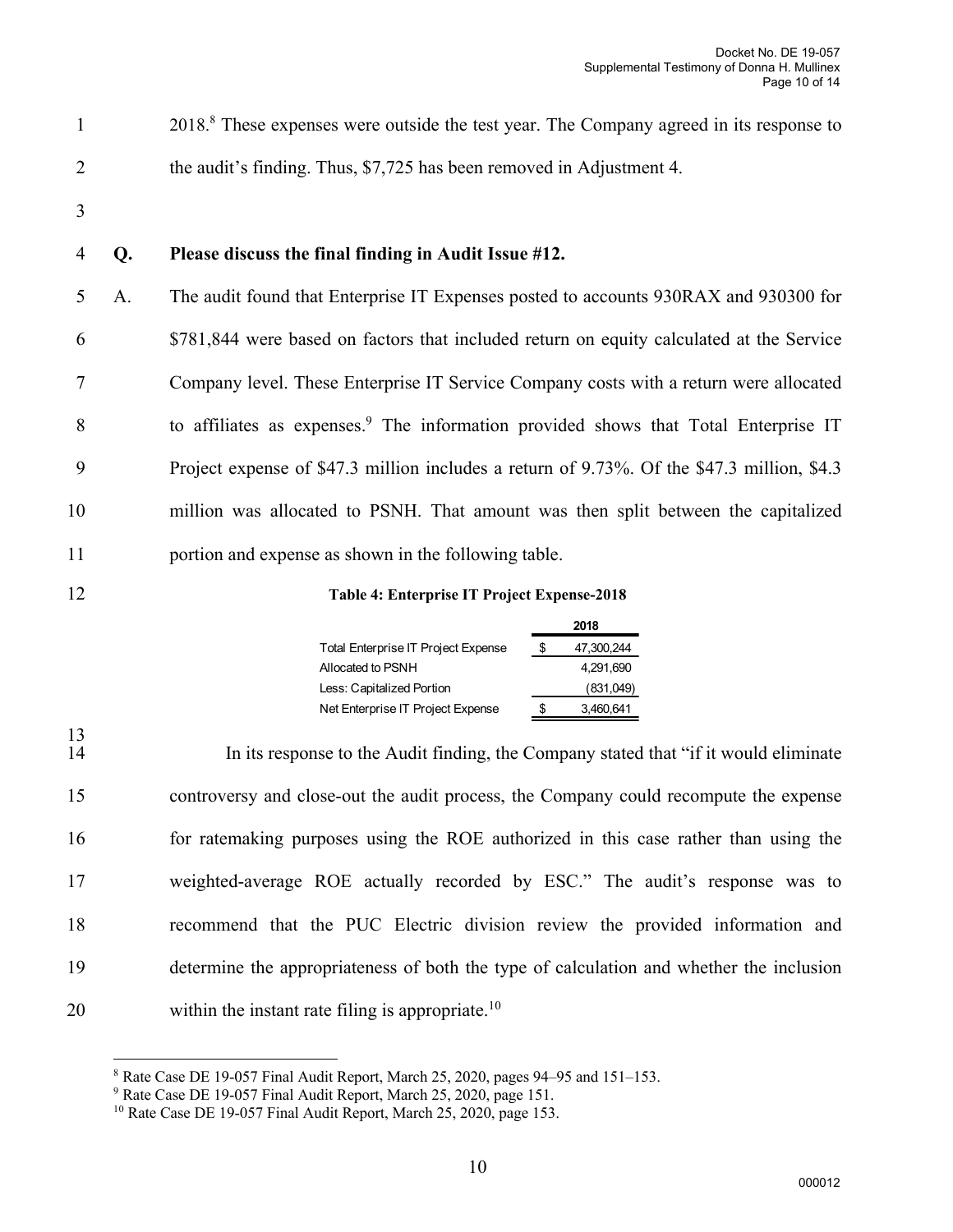# 2 **Q. Did Staff recommend an adjustment in Direct Testimony regarding Enterprise IT**

#### 3 **Expense?**

- 4 A. Yes. Staff found that the PSNH's allocated amounts have increased significantly over the
- 5 last several years as shown in the following table.

1

#### 6 **Figure 1: Net Enterprise IT Project Expense Allocated to PSNH 2015–2018**



7 8

#### 9 **Table 5: Enterprise IT Project Expense 2015–2018**

|                                            | 2015       | 2016       | 2017       | 2018       |
|--------------------------------------------|------------|------------|------------|------------|
| <b>Total Enterprise IT Project Expense</b> | 11,050,149 | 20.786.008 | 35.904.377 | 47,300,244 |
| Allocated to PSNH                          | 1.350.612  | 2.212.896  | 3.660.498  | 4,291,690  |
| Less: Capitalized Portion                  | (147.622)  | (260.679)  | (772.365)  | (831,049)  |
| Net Enterprise IT Project Expense          | 1.202.990  | .952.217   | 2.888.133  | 3.460.641  |
|                                            |            |            |            |            |

10 11

12 Staff recommended that Enterprise IT Expenses should be normalized using a 13 three-year average 2016 through 2018. The amount recovered should be no more than 14 \$2.77 million.

15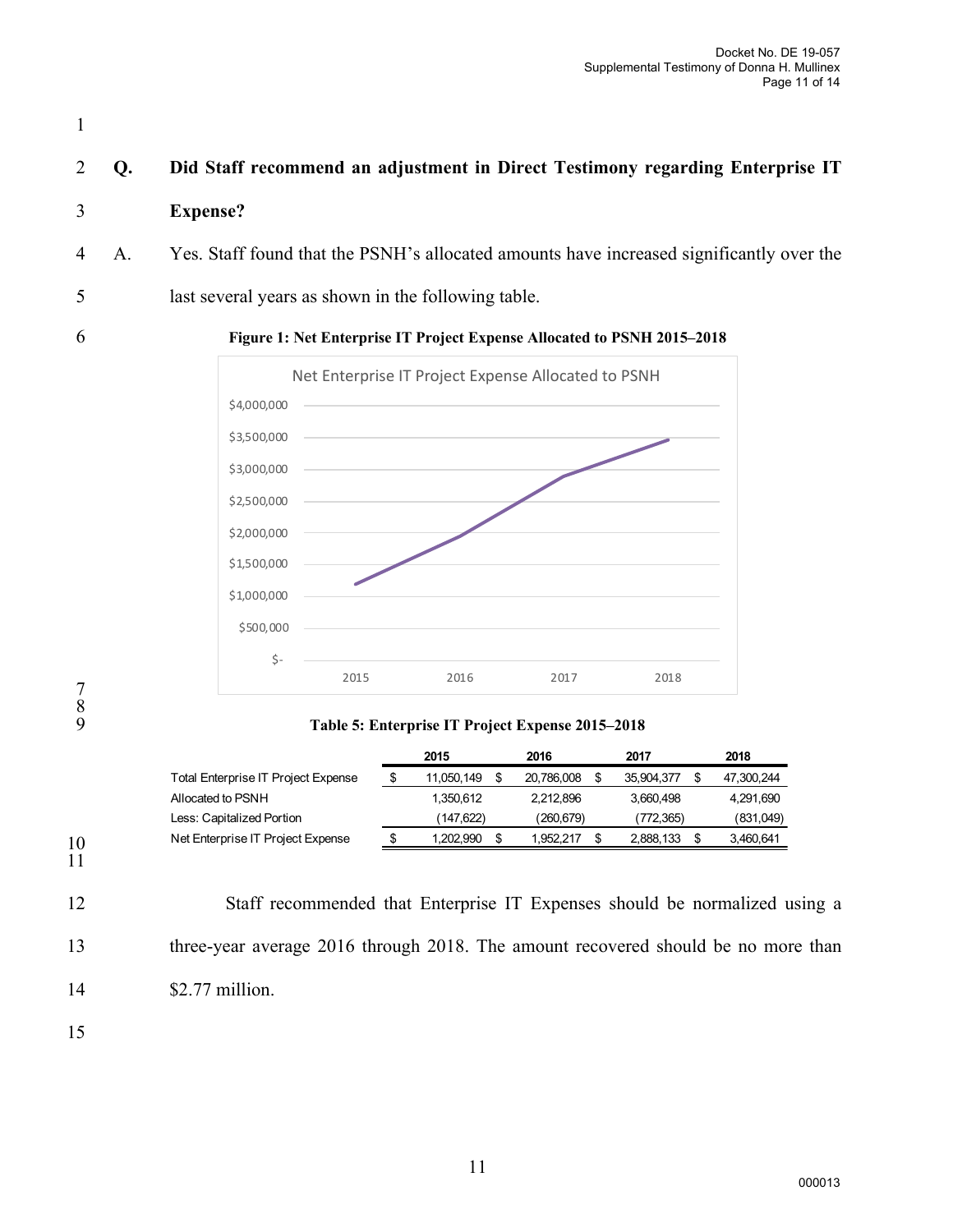**Q. How does the audit's findings affect Staff's adjustment?**  A. As the audit pointed out, it is not clear why the allocation for Enterprise IT expense was not part of the service company allocation nor what authority allowed the return on equity 4 to be included in the amount allocated to PSNH.<sup>11</sup> In any event, including a return on these expenses is not appropriate. At a minimum, the Commission should approve Staff's recommended adjustment reflected in Adjustment 14. Further investigation into the Company's inclusion of a Service Company level return into the costs it is allocating to the PSNH subsidiary should be investigated. **Q. What is the updated effect on revenue requirements the audit findings discussed above?**  A. As shown on Schedule 3.4, Operating Income is *increased* by \$116,749. *Adjustment 13 Environmental Reserve*  **Q. Please explain what was updated in the adjustment related to the Environmental Reserve.**  A. Staff initially recommended removing the carrying charges included in the Environmental Reserve balance under the premise that carrying charges were being calculated based on estimated costs that have not actually been incurred. Based upon information provided in the Company's rebuttal, it was determined that carrying charges were only calculated on actual costs. The update to this adjustment returns the carrying charges to the environmental reserve balance. Staff's recommended adjustment continues to recommend that the environmental reserve be amortized over six years instead of the

<sup>&</sup>lt;sup>11</sup> Rate Case DE 19-057 Final Audit Report, March 25, 2020, page 151.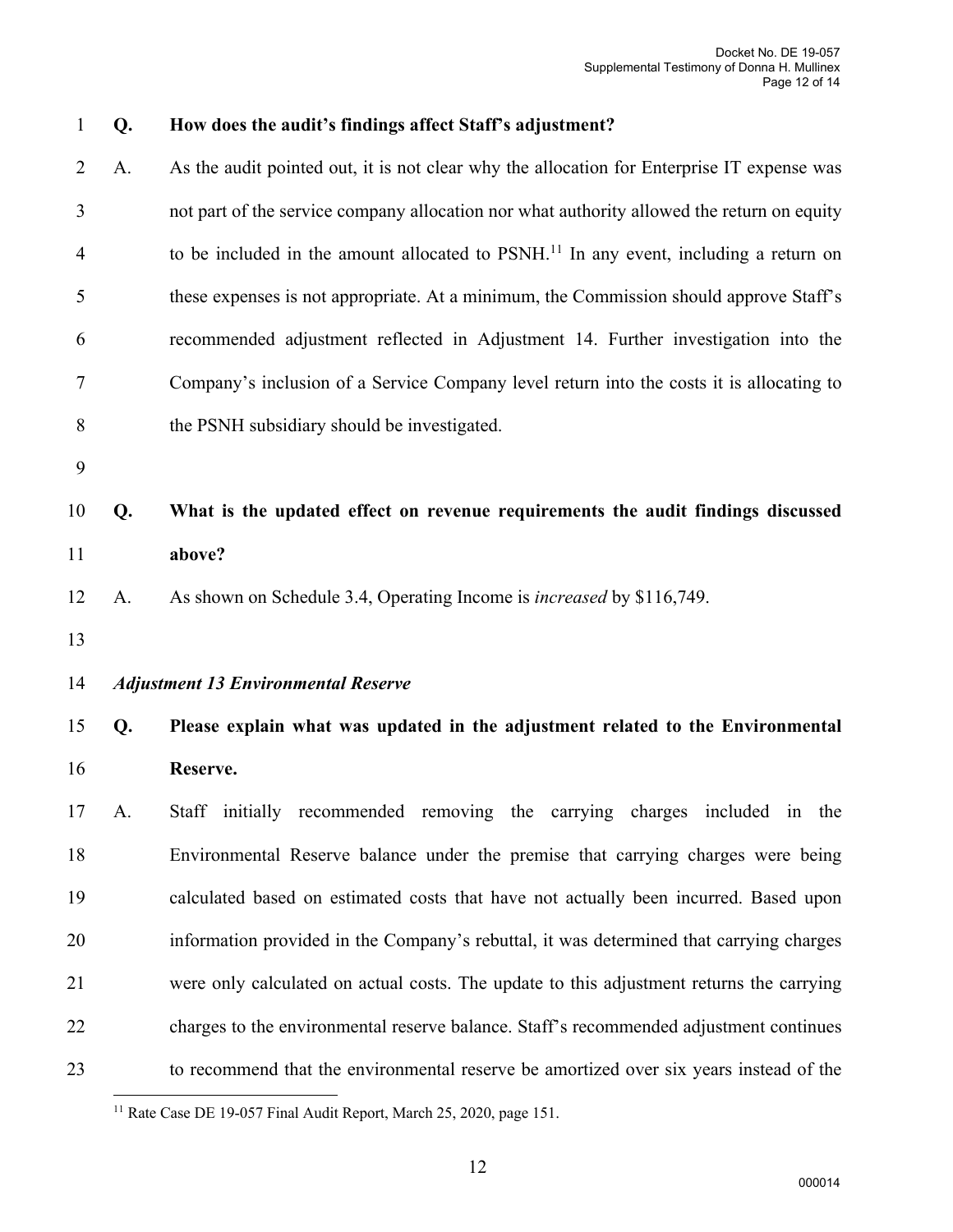- Company's requested four years. As shown on the Schedule 3.13, the revised adjustment *increases* operating income by \$556,887.
- 

#### *Adjustment 16 Storm Costs*

#### **Q. Please explain the update to Storm Costs.**

 A. Staff's original adjustment removed a normalizing adjustment that added \$69,523 to O&M expense for communication expenses that were initially recorded to the Major Storm Cost Reserve. Based upon information provided in the Company's rebuttal, it was determined that the costs were associated with media communication associated with pre- staging and, while not recoverable through the Major Storm Cost Reserve, would be reconsidered recurring and appropriate to include in base rates. Staff continues to support returning the \$4 million to the Storm Reserve Accrual and rejecting the proposed transfer of the \$4 million to the Company's new proposed annual funding of the Major Storm Cost Recovery (MSCR) mechanism as supported by Staff witness Richard Chagnon in this Direct Testimony. As shown on Schedule 3.16, the adjustment *reduces* operating 16 income by \$2,916,680.

# *Adjustment 18 Interest Synchronization*

# **Q. Please explain the update to Interest Synchronization.**

 A. The Interest Synchronization adjustment reflects the taxes that would accrue on the interest on debt component associated with the change in rate base. The update corrects an oversight in Staff's adjustment where only the cost of short-term debt was used. The calculation should have used the weighted average cost of debt, including long-term and